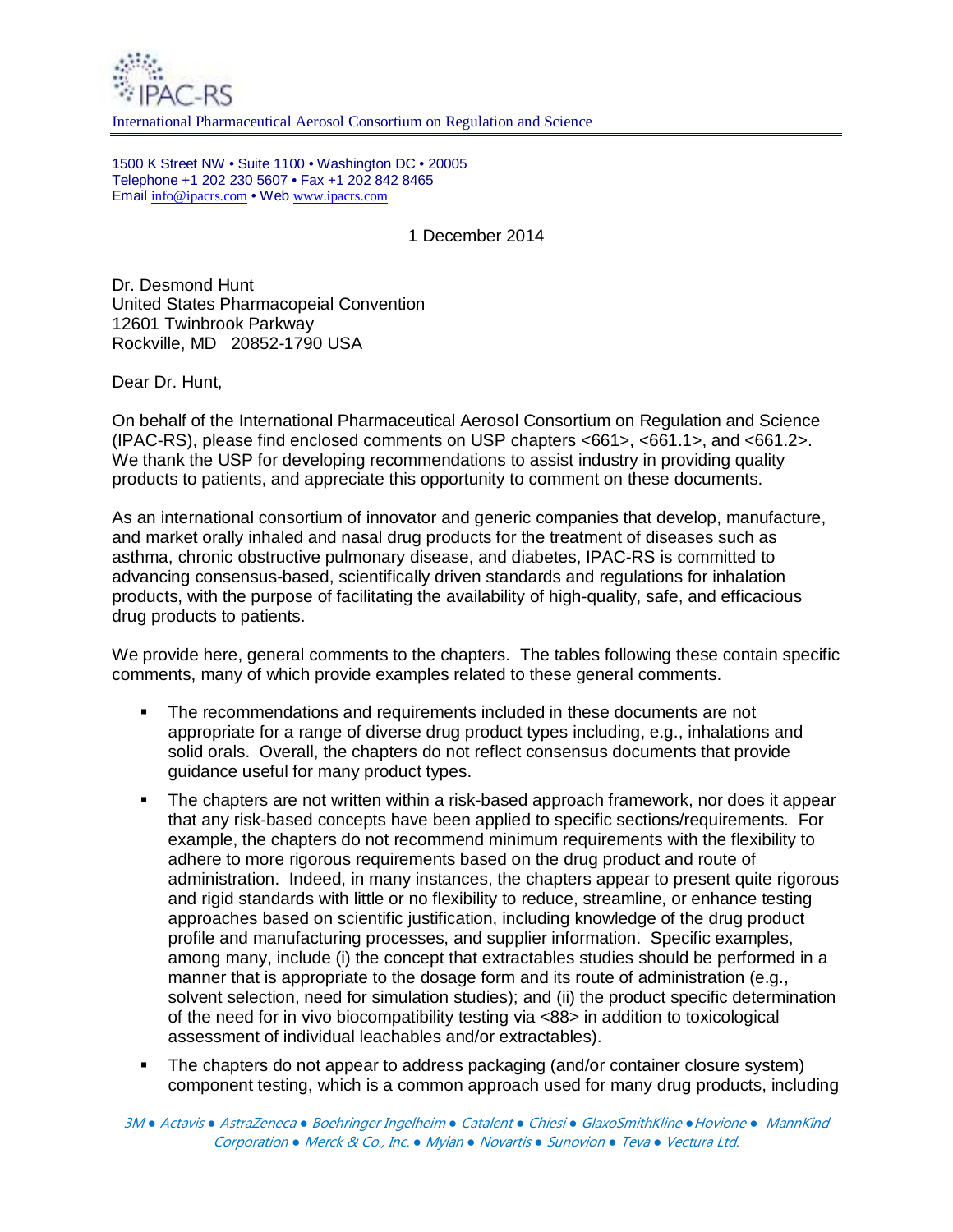

inhalation drug products. It would be helpful to clarify recommendations related to finished component testing.

• The drafts do not seem to be aligned with ongoing international harmonization activities, e.g., ICH.

Please also consider including, perhaps in <661>, an explanation of the USP process for how these chapters will (or will not) be applied to existing products and specifications. We believe such explanation will be very helpful to pharmaceutical manufacturers.

We are happy to discuss these further with you directly, and/or provide further information if needed.

Sincerely,

Susan Holmes, GlaxoSmithKline **Robert Berger, Merck & Co** 

Chair, IPAC-RS Board of Directors Vice-Chair, IPAC-RS Board of Directors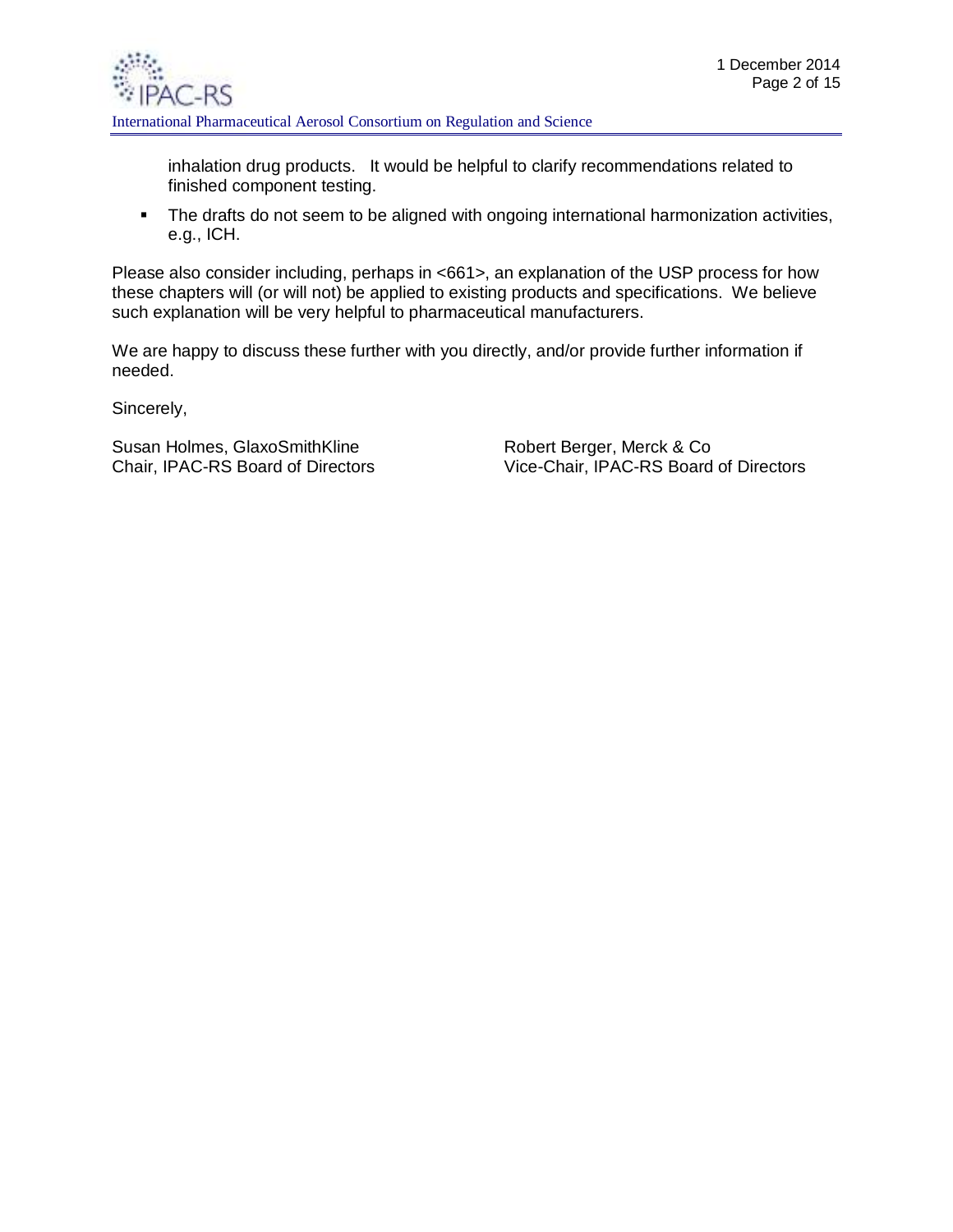# **IPAC-RS Comments to USP Chapters <661>; <661.1>, <661.2>**

#### **<661> Plastic Packaging Systems and Their Materials of Construction**

| $661>$<br><b>Section</b><br>and/or Para | <b>USP Text</b>                                                                                                                                                                                          | <b>Comment</b>                                                                                                                                                                                                                                                                                                                                                                                                                                                                                                                                                            | <b>Suggested Revision or Consideration for USP</b>                                                                                                                                                                                                                                                                                                                                                                                                                                                                                                                |
|-----------------------------------------|----------------------------------------------------------------------------------------------------------------------------------------------------------------------------------------------------------|---------------------------------------------------------------------------------------------------------------------------------------------------------------------------------------------------------------------------------------------------------------------------------------------------------------------------------------------------------------------------------------------------------------------------------------------------------------------------------------------------------------------------------------------------------------------------|-------------------------------------------------------------------------------------------------------------------------------------------------------------------------------------------------------------------------------------------------------------------------------------------------------------------------------------------------------------------------------------------------------------------------------------------------------------------------------------------------------------------------------------------------------------------|
| General                                 |                                                                                                                                                                                                          | It is not clear the extent of testing necessary for<br>different products (intended use), This should be<br>addressed in the general overview.                                                                                                                                                                                                                                                                                                                                                                                                                            | Clarify that some tests are only applicable for high<br>risk products and products with a high likelihood<br>of packaging component-dosage form Interaction<br>such as ophthalmic, parenteral, and inhalation<br>products and not for solid oral products.                                                                                                                                                                                                                                                                                                        |
| General                                 |                                                                                                                                                                                                          | It would be helpful if the chapter provided a<br>reference to chapter(s) dealing with labels, inks,<br>and adhesives which can also contribute<br>leachables.                                                                                                                                                                                                                                                                                                                                                                                                             | Consider providing reference to chapter(s)<br>dealing with labels, inks, and adhesives which<br>can also contribute leachables.                                                                                                                                                                                                                                                                                                                                                                                                                                   |
| General                                 |                                                                                                                                                                                                          | The chapter only addresses potential leachables,<br>it would be helpful for the chapter to also point to<br>performance testing suggestions.                                                                                                                                                                                                                                                                                                                                                                                                                              | Consider including performance testing<br>suggestions or references                                                                                                                                                                                                                                                                                                                                                                                                                                                                                               |
| Overall<br>concept (see<br>Scope)       | Testing of these plastic materials<br>of construction to establish that<br>they are well characterized and<br>suitable for use in packaging<br>systems is within the scope of this<br>series of chapters | The overall concept presented here seems to be<br>that all materials of construction, regardless of<br>intended use, must undergo all testing that is<br>really only appropriate for high risk products.<br>This results in either excessive testing or a<br>smaller pool of materials to chose from or both.<br>There should be a minimum set of criteria that all<br>packaging materials of construction should meet<br>(e.g., food contact compliance) and tests added<br>as the risk associated with route of administration<br>and interaction likelihood increases. | We suggest that risk-based approaches are<br>encouraged and highlighted in the introductory<br>text. Reference can also be made to the risk and<br>likelihood of interaction table by dosage forms<br>from the new <1664> chapter.<br>We appreciate that specifications need to be met<br>for materials, but how it is demonstrated that<br>specifications be met should be based on a<br>scientific approach to the intended use and based<br>on the type of risk involved. This may involve<br>obtaining information from suppliers or<br>experimental testing. |
| Overall<br>concept (see                 | Testing of packaging systems to<br>establish that they are suited for                                                                                                                                    | Being suitable for intended use ultimately is<br>proven by product testing on stability. Suitability                                                                                                                                                                                                                                                                                                                                                                                                                                                                      | Suggested rewrite:<br>Testing of packaging systems, or their                                                                                                                                                                                                                                                                                                                                                                                                                                                                                                      |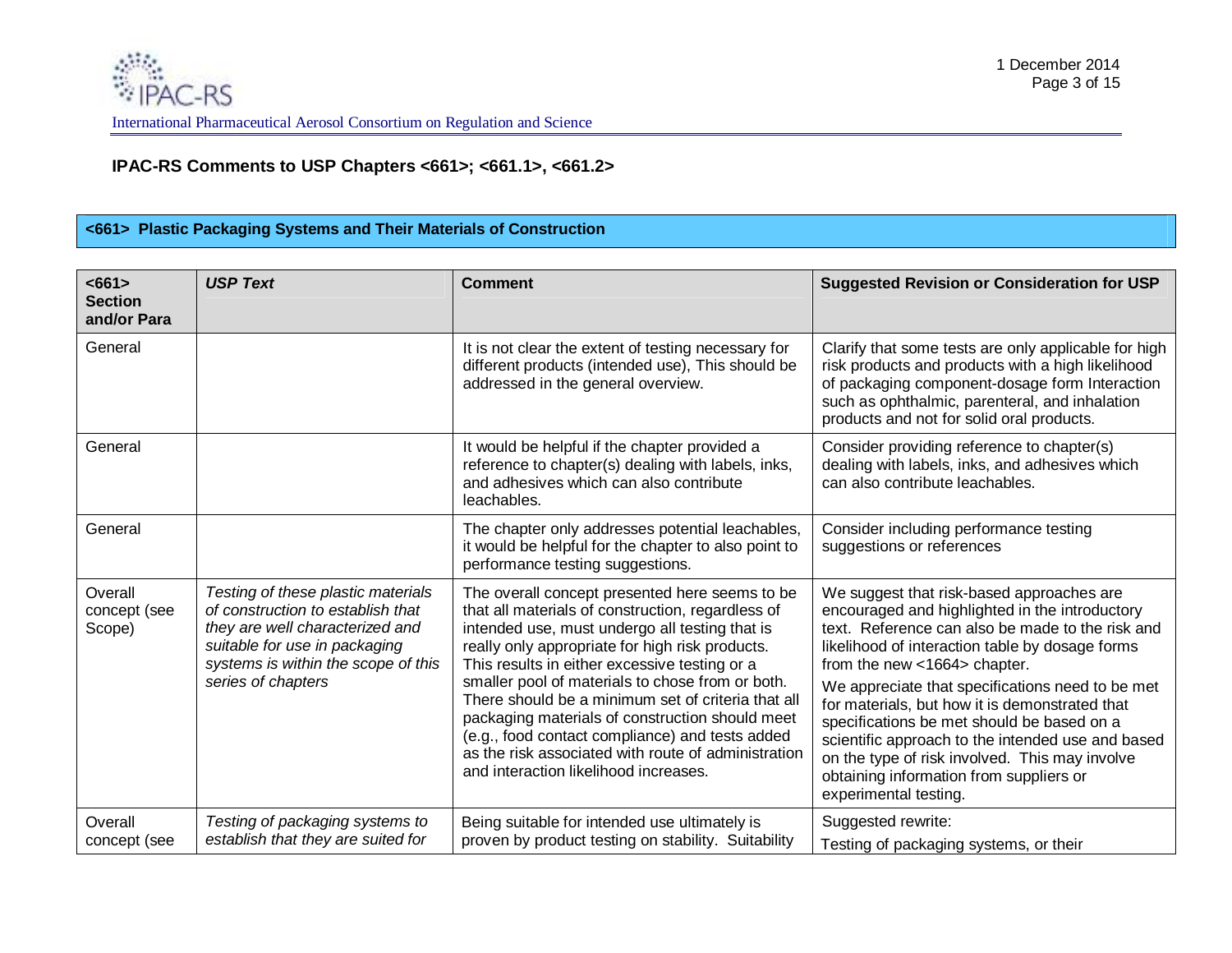

| <661><br><b>Section</b><br>and/or Para | <b>USP Text</b>                                                                                                                                                                                                                                                                                                                                                                                                                                                                                                                                                                                                                                                                              | <b>Comment</b>                                                                                                                                                                                                                                                                                                                                                                                                                                                                                                                                          | <b>Suggested Revision or Consideration for USP</b>                                                                                                                                                                                                                                                                                                                                                                                                                                                                                                                                                                                                                                                                                                     |
|----------------------------------------|----------------------------------------------------------------------------------------------------------------------------------------------------------------------------------------------------------------------------------------------------------------------------------------------------------------------------------------------------------------------------------------------------------------------------------------------------------------------------------------------------------------------------------------------------------------------------------------------------------------------------------------------------------------------------------------------|---------------------------------------------------------------------------------------------------------------------------------------------------------------------------------------------------------------------------------------------------------------------------------------------------------------------------------------------------------------------------------------------------------------------------------------------------------------------------------------------------------------------------------------------------------|--------------------------------------------------------------------------------------------------------------------------------------------------------------------------------------------------------------------------------------------------------------------------------------------------------------------------------------------------------------------------------------------------------------------------------------------------------------------------------------------------------------------------------------------------------------------------------------------------------------------------------------------------------------------------------------------------------------------------------------------------------|
| Scope)                                 | their intended uses is within the<br>scope of this series of chapters                                                                                                                                                                                                                                                                                                                                                                                                                                                                                                                                                                                                                        | for use as a pharmaceutical packaging system<br>could potentially be established with the 661 tests<br>but the system and intended use suitability can<br>only be finally determined by product testing. In<br>some cases it may not be feasible to<br>experimentally test the entire packaging system<br>until it contains product. Testing of individual<br>components may be necessary and in some<br>cases beneficial to understand where is the<br>highest chemical risk. Component testing should<br>not be omitted as an option.                 | components, to establish that they meet general<br>safety criteria is within the scope of this series of<br>chapters.                                                                                                                                                                                                                                                                                                                                                                                                                                                                                                                                                                                                                                  |
| Introduction<br>(terminology)          | Systems constructed from plastic<br>materials and components are<br>used to package therapeutic<br>products<br>Such systems and their<br>associated materials and<br>components of construction are<br>considered and defined in<br>Packaging and Storage<br>Requirements 659. The plastics<br>used in packaging systems are<br>composed of homologous<br>polymers<br>Such contact may result in an<br>interaction between the<br>therapeutic products and the<br>packaging systems and its<br>materials or components of<br>construction.<br>Obtaining such a necessary and<br>desirable outcome is facilitated by<br>the use of well-characterized<br>plastic materials of construction in | There are several terms that we strongly believe<br>are not used appropriately:<br>In USP <659> the definition of a packaging<br>system is the sum of the packaging components,<br>which are described as including containers,<br>container liners, closures, ferrules, overseals,<br>closure liners, inner seals, administration ports,<br>overwraps, administration accessories and<br>labels. There are no "components of<br>construction," only "materials of construction."<br>Additionally not all packaging is made from<br>homologous polymers | Suggest rewriting statements using the<br>appropriate terms:<br>"Systems made from components are used to<br>package therapeutic products"<br>"Such systems and their associated materials of<br>construction are considered and defined in<br>Packaging and Storage Requirements 659. The<br>plastics used in packaging system components<br>are composed of polymers"<br>"Such contact may result in an interaction<br>between the therapeutic products and the<br>packaging systems and its materials of<br>construction."<br>"Obtaining such a necessary and desirable<br>outcome is facilitated by the use of well-<br>characterized plastic materials of construction in<br>components, and by the appropriate testing of<br>packaging systems." |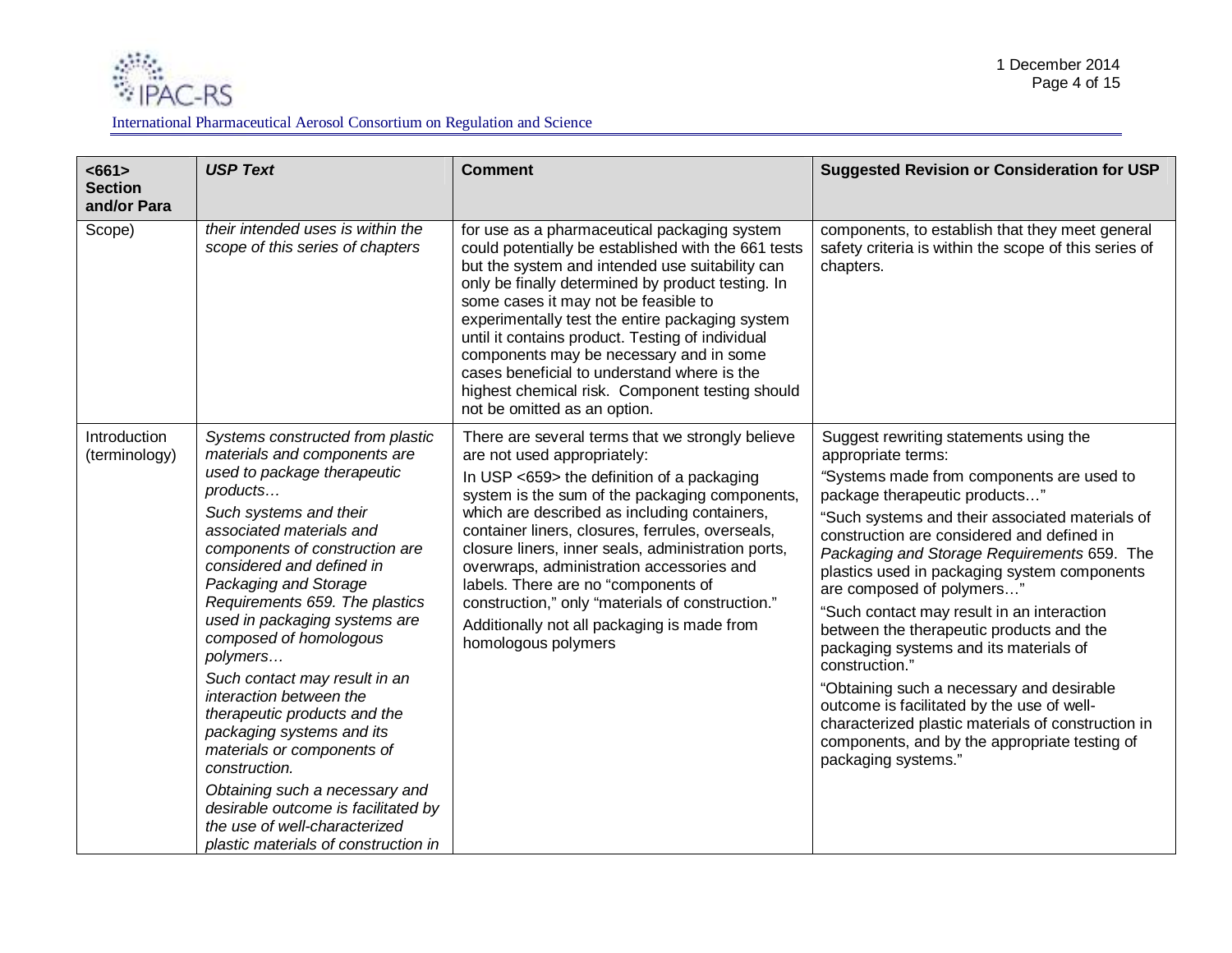

| < 661<br><b>Section</b><br>and/or Para | <b>USP Text</b>                                                                                                                                                                  | <b>Comment</b>                                                                                                                                                                                                                                                                                                                                                                                                                                                                                                                                                                                                                                                                                                   | <b>Suggested Revision or Consideration for USP</b>                                                                                                     |
|----------------------------------------|----------------------------------------------------------------------------------------------------------------------------------------------------------------------------------|------------------------------------------------------------------------------------------------------------------------------------------------------------------------------------------------------------------------------------------------------------------------------------------------------------------------------------------------------------------------------------------------------------------------------------------------------------------------------------------------------------------------------------------------------------------------------------------------------------------------------------------------------------------------------------------------------------------|--------------------------------------------------------------------------------------------------------------------------------------------------------|
|                                        | components, containers, and<br>packaging systems and by the<br>appropriate testing of packaging<br>systems.                                                                      |                                                                                                                                                                                                                                                                                                                                                                                                                                                                                                                                                                                                                                                                                                                  |                                                                                                                                                        |
| Scope                                  | Establishing the suitability of<br>plastic packaging systems                                                                                                                     | The material selection process starts with<br>evalution of suppliers' information like indirect<br>food contact approval. A second step for high risk<br>products, such as injectables and inhalation drug<br>products would be a material characterization<br>(extractables study). Table 2 "Typical Suitability<br>Considerations for Common Classes of Drug<br>Products" of the FDA Guidance for Industry:<br><b>Container Closure Systems for Packaging</b><br>Human Drugs and Biologics, 1999, regarding<br>safety should be considered.                                                                                                                                                                    | Suggest adding a bullet, with respect to<br>establishing suitability, e.g.,<br>As appropriate, reference to the indirect food<br>additive regulations. |
| Scope                                  | Material screening:<br>Characterization of a packaging<br>system's materials of construction<br>to evaluate ingredients as<br>probable extractables and<br>tentative leachables. | The overall intent of this statement seems to be<br>about understanding material composition.<br>Extractables testing is one way to obtain such<br>information. Supplier information on material<br>formulation and processing is another.<br>The experimentation outlined does not give<br>probable but actual extractables - remove<br>"probable"<br>The term "potential leachables" has been used<br>for many years to describe what is here listed as<br>"tentative leachables" - this term creates an<br>incorrect impression - "potential" indicates that<br>they could be, tentative indicates that they are<br>until proven otherwise, which could lead to<br>incorrect assumptions by reviewers of data | Suggested rewrite:<br>Characterization of a packaging system's<br>materials of construction to evaluate ingredient<br>composition.                     |
| Scope                                  | Controlled extraction (simulation)<br>study: Worst-case controlled<br>extraction (simulation) study to                                                                           | The text appears to be equating simulation<br>studies with Controlled Extraction Studies -<br>these are not equivalent and should not be                                                                                                                                                                                                                                                                                                                                                                                                                                                                                                                                                                         | Suggest the following revision:<br>A Controlled Extraction Study - a laboratory<br>investigation into the qualitative and quantitative                 |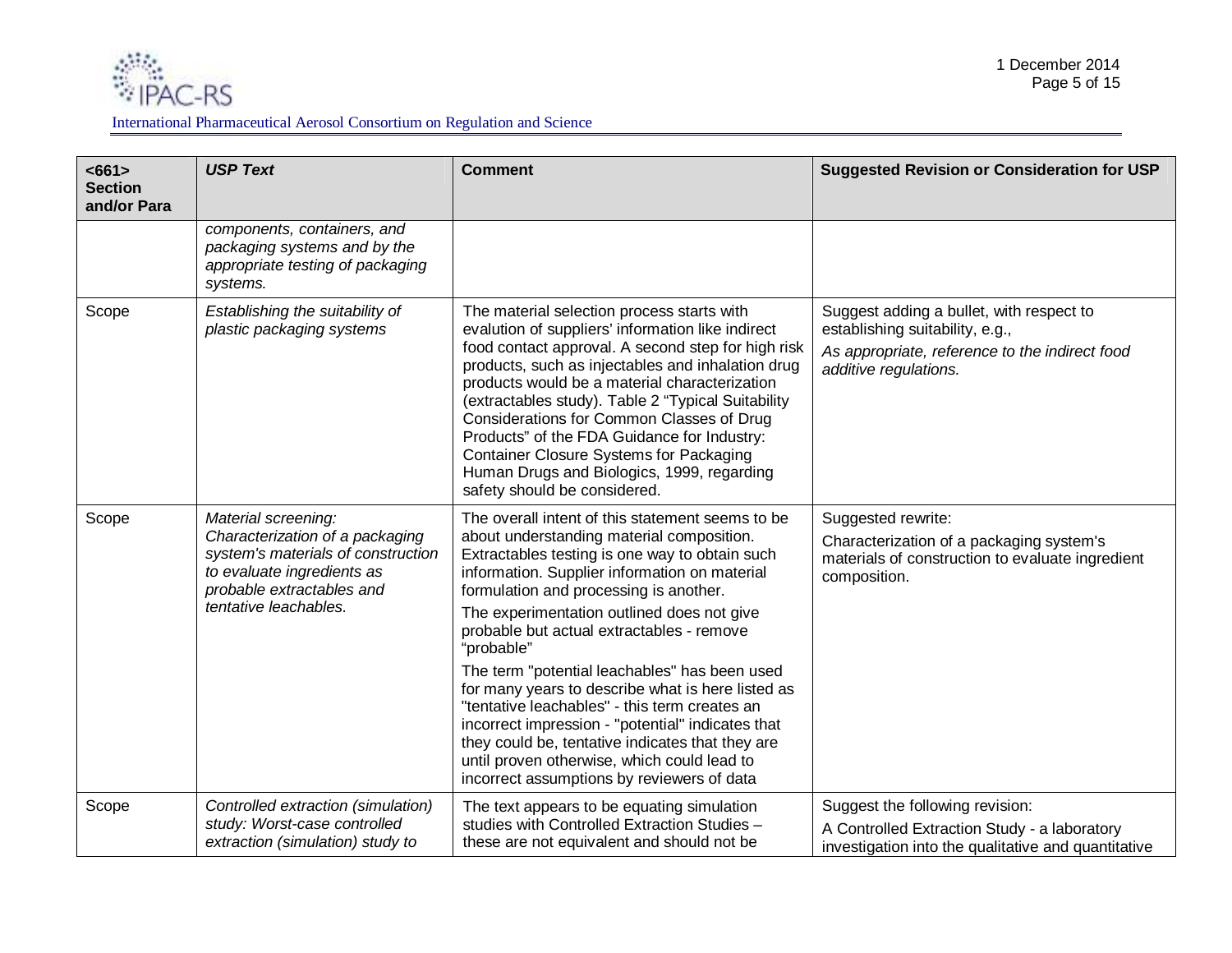

| <661><br><b>Section</b><br>and/or Para | <b>USP Text</b>                                                                                                                                                            | <b>Comment</b>                                                                                                                                                                                                                                                                                                                                                                                           | <b>Suggested Revision or Consideration for USP</b>                                                                                                                                                     |
|----------------------------------------|----------------------------------------------------------------------------------------------------------------------------------------------------------------------------|----------------------------------------------------------------------------------------------------------------------------------------------------------------------------------------------------------------------------------------------------------------------------------------------------------------------------------------------------------------------------------------------------------|--------------------------------------------------------------------------------------------------------------------------------------------------------------------------------------------------------|
|                                        | determine the extent to which<br>extractables may become<br>probable leachables                                                                                            | suggested to be so.<br>Simulation is not worst case - aggressive<br>extraction conditions would be worst case - this<br>needs to be changed because it is in direct<br>conflict with the PQRI recommendations where<br>controlled extraction is under aggressive<br>conditions<br>Simulation studies could be considered a subset<br>of controlled extraction studies, but is not a worst<br>case study. | nature of extractables profiles of components of a<br>container/closure system with the purpose to<br>systematically and rationally identify and quantify<br>potential leachables, i.e., extractables. |
| Scope                                  | Assembled packaging systems<br>are filled to contain the therapeutic<br>product by various means and at<br>various points in the packaging<br>system manufacturing process | What about API and excipient containers; bulk<br>therapeutic product storage; and polymeric<br>coatings?                                                                                                                                                                                                                                                                                                 | Consider indicating whether these are in (or out<br>of) scope                                                                                                                                          |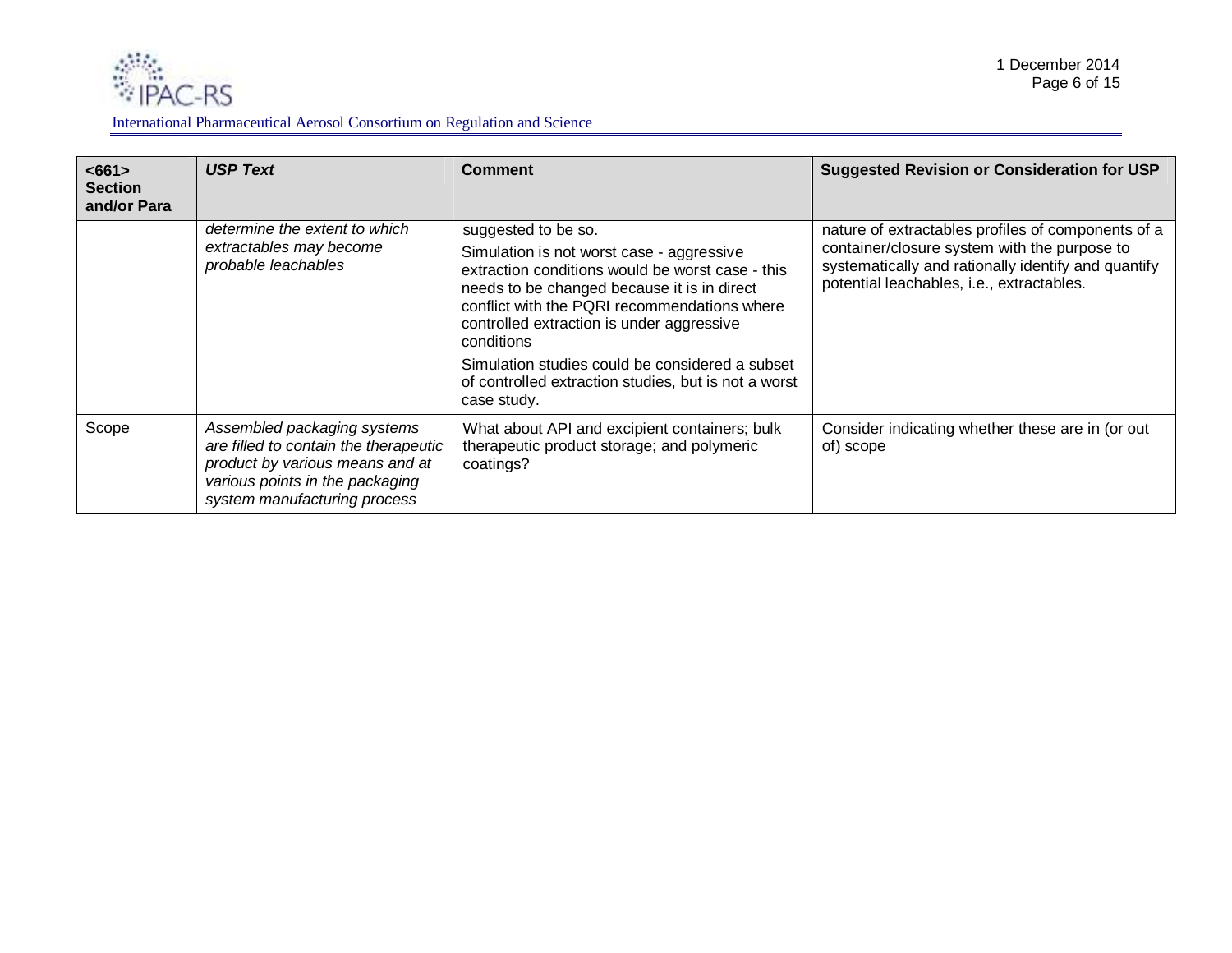## **<661.1> Plastic Materials of Construction**

| <661.1>Section<br>and/or Para | <b>USP Text</b>                                                                                                                                                                                                                                                                                                                                                                                                   | <b>Comment</b>                                                                                                                                                                                                                                                                                                                                                                                                                                                                                                                                                                                                                  | <b>Suggested Revision or Consideration for USP</b>                                                                                                                                                                                                                                                                                                                                                       |
|-------------------------------|-------------------------------------------------------------------------------------------------------------------------------------------------------------------------------------------------------------------------------------------------------------------------------------------------------------------------------------------------------------------------------------------------------------------|---------------------------------------------------------------------------------------------------------------------------------------------------------------------------------------------------------------------------------------------------------------------------------------------------------------------------------------------------------------------------------------------------------------------------------------------------------------------------------------------------------------------------------------------------------------------------------------------------------------------------------|----------------------------------------------------------------------------------------------------------------------------------------------------------------------------------------------------------------------------------------------------------------------------------------------------------------------------------------------------------------------------------------------------------|
| Introduction                  | For the purposes of this<br>chapter, a plastic material of<br>construction is deemed to be<br>well-characterized for its<br>intended use if the following<br>characteristics have been<br>adequately established: its<br>identity, biocompatibility<br>(biological reactivity),<br>general physicochemical<br>properties, and composition<br>(i.e., additives and<br>extractable metals likely to<br>be present). | The use of extractable additives and metals tests<br>for oral solids would be excessive. The definition<br>of well-characterized here seems to have been<br>taken from parenteral products and applied to all<br>drug product types.<br>Extractable metals criteria include many metals<br>that would not be of safety concern and not part<br>of a performance requirement. On the other<br>hand, it would have been expected that materials<br>should have a heavy metals specification for As,<br>Pb, Cd or Cr(VI), yet there is no mention of<br>these.                                                                     | We recommend that the minimum for well<br>characterized materials be identity, and that using<br>a risk-based approach – depending on the<br>knowledge of the route of administration, drug<br>product type, etc. -- other composition aspects<br>can be tested for.<br>Consider including specifications focused on<br>metals of safety concern.                                                        |
| Introduction                  | Because chemical testing<br>alone may not be adequate<br>to establish a material's<br>suitability for use, chemical<br>testing is augmented by the<br>orthogonal approach of<br>establishing biological<br>reactivity.                                                                                                                                                                                            | Biological reactivity tests are designed for<br>finished components not materials. Extractables<br>testing on a material will not pick up any<br>additives that are used during fabrication. The<br>testing rationale stated in ISO 10993 is that<br>extractables characterization is used to guide<br>which biocompatibility tests are to be performed.<br>Extractables characterization is more suitably<br>performed on components. In other words,<br>establishing a material's suitability for use can<br>only be done by testing that material in its<br>finished form $-$ a fabricated component or<br>packaging system. | Biological reactivity can be used along with<br>chemical testing as supportive data for selection<br>of materials for high risk drug products (OINDP,<br>PODP). However, the final determination of<br>suitability for use in a specific drug product<br>involves a safety qualification process using<br>extractables and leachables data to assess the<br>safety of the material for its intended use. |
| Scope                         | This chapter solely applies<br>to individual plastic materials<br>and should not be applied to                                                                                                                                                                                                                                                                                                                    | The chapter specifically excludes multilayer<br>structures but does not specify how to address<br>multiple layer materials                                                                                                                                                                                                                                                                                                                                                                                                                                                                                                      | Consider providing some input regarding handling<br>of multiple layer materials; or a statement that<br>such materials are not within scope.                                                                                                                                                                                                                                                             |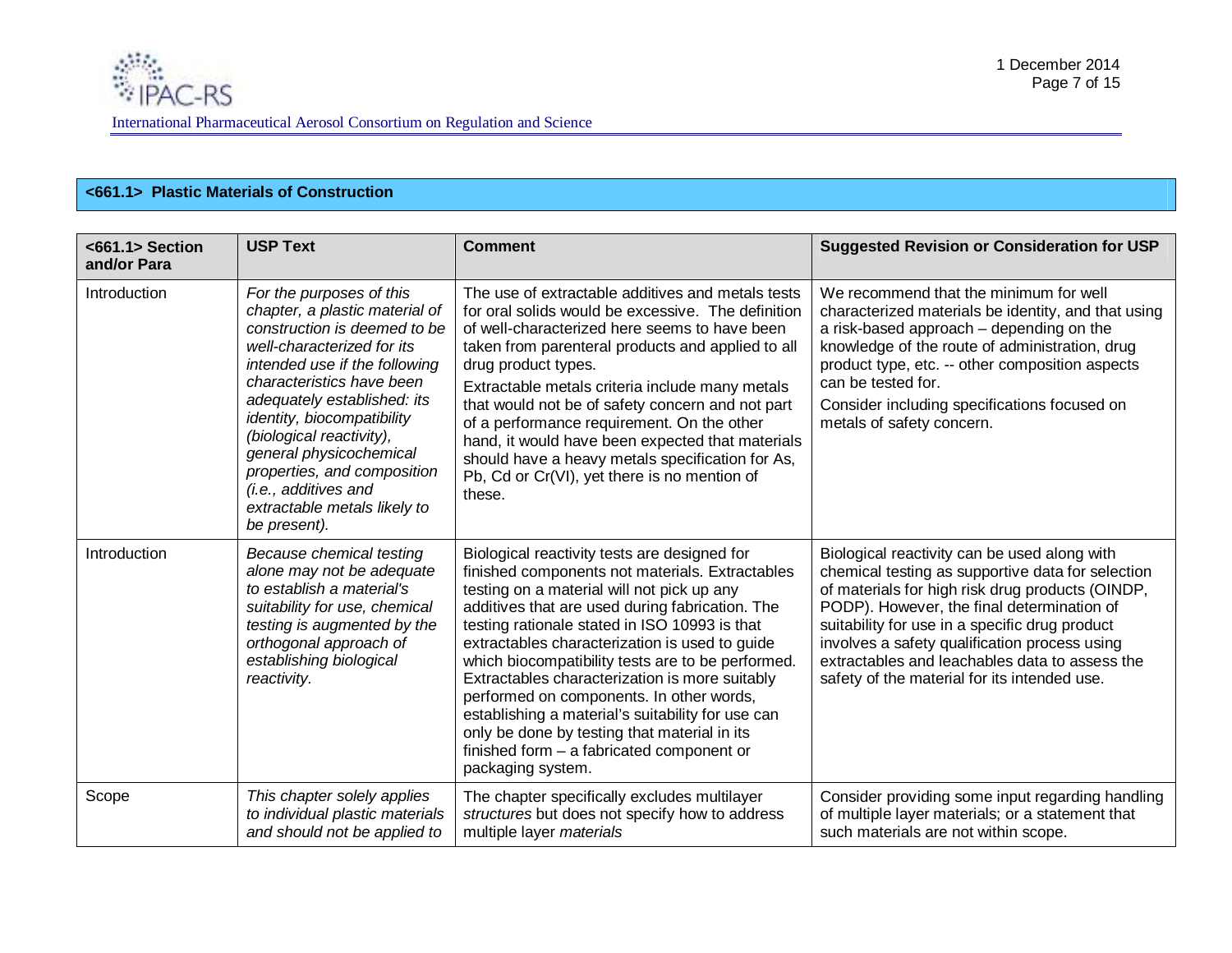

| <661.1> Section<br>and/or Para                                                                                                                                             | <b>USP Text</b>                                                                                                                                                                                                                                                                                                   | <b>Comment</b>                                                                                                                                                                                                                                                                                                                                                                                                                                                                                                                                                                                                                                                                                                                                                                    | <b>Suggested Revision or Consideration for USP</b>                                                                                                                                                                                                                                                                                                                                                                                                                                                                                                                                                                                                                                                      |
|----------------------------------------------------------------------------------------------------------------------------------------------------------------------------|-------------------------------------------------------------------------------------------------------------------------------------------------------------------------------------------------------------------------------------------------------------------------------------------------------------------|-----------------------------------------------------------------------------------------------------------------------------------------------------------------------------------------------------------------------------------------------------------------------------------------------------------------------------------------------------------------------------------------------------------------------------------------------------------------------------------------------------------------------------------------------------------------------------------------------------------------------------------------------------------------------------------------------------------------------------------------------------------------------------------|---------------------------------------------------------------------------------------------------------------------------------------------------------------------------------------------------------------------------------------------------------------------------------------------------------------------------------------------------------------------------------------------------------------------------------------------------------------------------------------------------------------------------------------------------------------------------------------------------------------------------------------------------------------------------------------------------------|
|                                                                                                                                                                            | packaging systems or<br>components consisting of<br>multiple individual plastic<br>materials                                                                                                                                                                                                                      |                                                                                                                                                                                                                                                                                                                                                                                                                                                                                                                                                                                                                                                                                                                                                                                   |                                                                                                                                                                                                                                                                                                                                                                                                                                                                                                                                                                                                                                                                                                         |
| Scope                                                                                                                                                                      | Polyethylene, polyolefins,<br>polypropylene                                                                                                                                                                                                                                                                       | Polyolefins are primarily thought of as<br>polyethylene and polypropylene (see any<br>polymer handbook on the topic). Therefore the<br>use of the term "polyolefins" is redundant. This<br>term does not adequately represent what is<br>detailed in the section titled "polyolefins"                                                                                                                                                                                                                                                                                                                                                                                                                                                                                             | Consider changing this term to be "cyclic olefin<br>copolymer" throughout the document                                                                                                                                                                                                                                                                                                                                                                                                                                                                                                                                                                                                                  |
| Scope                                                                                                                                                                      | Specifically, the<br>unaddressed material of<br>construction must be<br>identified by appropriate<br>methodology and tested for<br>biocompatibility,<br>physicochemical properties,<br>additives, and relevant<br>extracted metals.                                                                               | See comments on additive, heavy metal, and<br>biocompatibility testing for introduction                                                                                                                                                                                                                                                                                                                                                                                                                                                                                                                                                                                                                                                                                           |                                                                                                                                                                                                                                                                                                                                                                                                                                                                                                                                                                                                                                                                                                         |
| <b>Table 1 Guidelines</b><br>for Application of<br><b>Tests</b><br>Oral Tablets, Oral<br>Hard and Soft<br>Gelatin Capsules,<br>Oral Powders, and<br><b>Topical Powders</b> | <b>Perform Biological Reactivity</b><br>tests, in vitro <87><br>Components that meet the<br>requirements of these tests<br>do not need to undergo<br>testing as described in In<br>Vivo<88><br><b>AND</b><br>Perform Identification,<br>Physicochemical,<br>Extractable Metals, and<br>Plastic Additives tests as | This table states that the testing requirements for<br>orals are largely no different than for other<br>dosage forms, e.g., overall there are no<br>differences between oral and other dosage forms<br>except for the In Vivo (<88>) testing. This does<br>not reflect a risk-based approach; in many cases<br>performing extractables testing is not needed.<br>Furthermore, tests noted in the material specific<br>sections are not dosage form specific and<br>therefore the table instruction loses its meaning.<br>The recommended extent of testing seems to not<br>be appropriate for orals, which should only<br>consider description of the material, identification<br>of the material, and characteristic properties,<br>e.g., mechanical, physical parameters, heavy | Revise to include the concepts: For Topical<br>Delivery Systems, Topical Solutions and<br>Suspensions, and Topical and Lingual Aerosols,<br>Oral Solutions and Suspensions: Typically, an<br>appropriate reference to the indirect food additive<br>regulations is sufficient for drug products with<br>aqueous based solvents. Drug products with non-<br>aqueous based solvent systems or aqueous<br>based systems containing co-solvents generally<br>require additional suitability information.<br>For Topical Powders, Oral Powders Oral Tablets<br>and Oral (Hard and Soft Gelatin) Capsules:<br>Typically, an appropriate reference to the indirect<br>food additive regulations is sufficient. |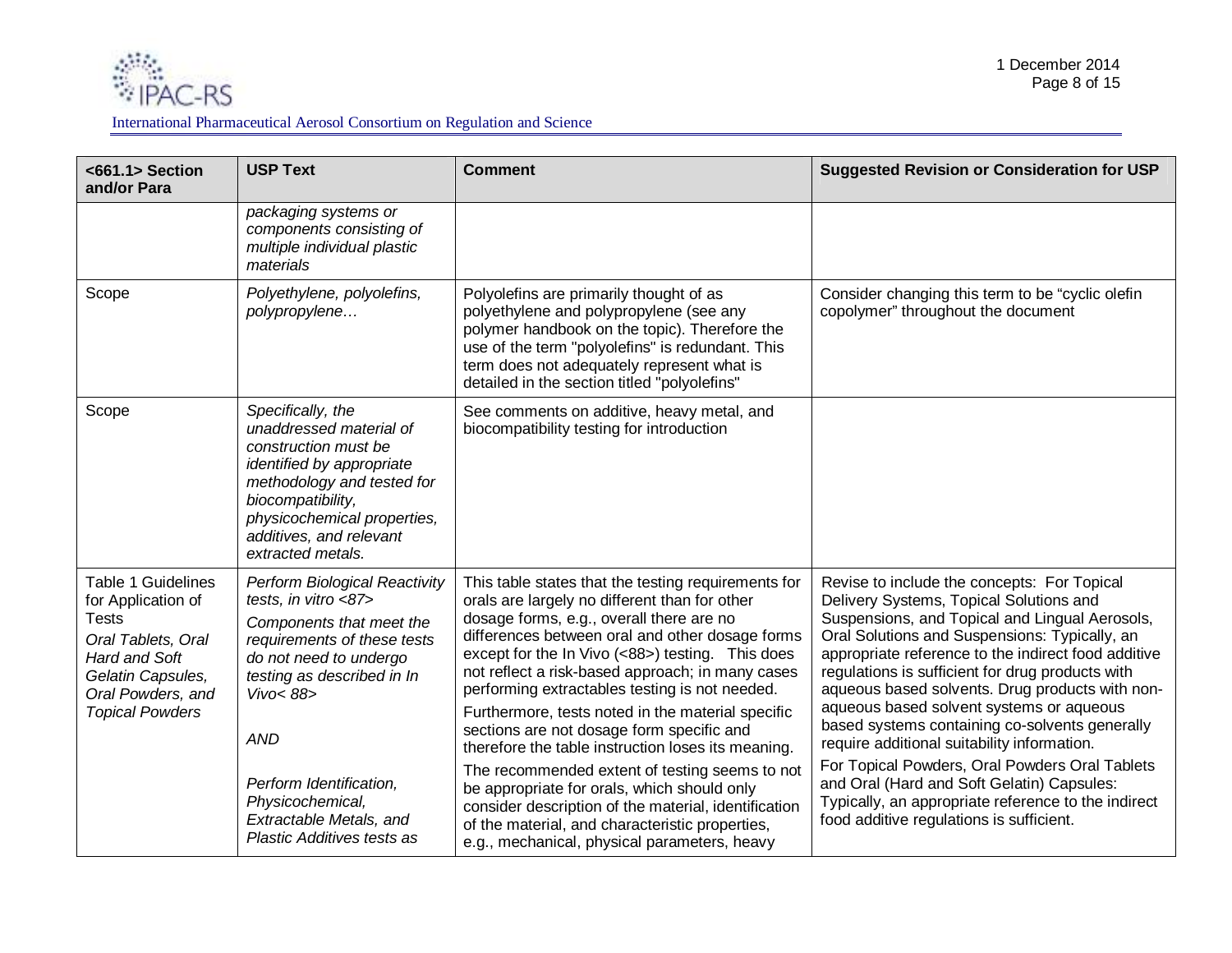

| <661.1> Section<br>and/or Para                                                                                                                                             | <b>USP Text</b>                                                                                                                                   | <b>Comment</b>                                                                                                                                                                                                                                                                                                                                                                                                                                                                                                                                           | <b>Suggested Revision or Consideration for USP</b>                                                                                                                                                                                                                                                                                                                                                                                                                              |
|----------------------------------------------------------------------------------------------------------------------------------------------------------------------------|---------------------------------------------------------------------------------------------------------------------------------------------------|----------------------------------------------------------------------------------------------------------------------------------------------------------------------------------------------------------------------------------------------------------------------------------------------------------------------------------------------------------------------------------------------------------------------------------------------------------------------------------------------------------------------------------------------------------|---------------------------------------------------------------------------------------------------------------------------------------------------------------------------------------------------------------------------------------------------------------------------------------------------------------------------------------------------------------------------------------------------------------------------------------------------------------------------------|
|                                                                                                                                                                            | directed for these dosage<br>forms                                                                                                                | metals and nonvolatile residue. Note also that<br>the EMA guideline on plastic immediate<br>packaging materials does not require more<br>testing for oral drug products than for foodstuffs<br>Finally, the requirements do not reflect Table 2<br>"Typical Suitability Considerations for Common<br>Classes of Drug Products" in the FDA Guidance<br>for Industry: Container Closure Systems for<br>Packaging Human Drugs and Biologics, 1999,<br>regarding safety, where reference to appropriate<br>indirect food additive legislation is sufficient. | More specifically, should also revise Chemical<br>Tests entry to read: Perform Identification,<br>Physicochemical tests.<br>Remove "as directed for these dosage forms."<br>Reduce physicochemical testing (for orals) to<br>heavy metals and nonvolatile residue. Delete any<br>unspecific testing like absorbance, acidity or<br>alkalinity, TOC. Delete plastic additives testing for<br>low risk drug products, where reference to<br>foodstuff regulations is appropriate. |
| <b>Table 1 Guidelines</b><br>for Application of<br><b>Tests</b><br>Oral Tablets, Oral<br>Hard and Soft<br>Gelatin Capsules,<br>Oral Powders, and<br><b>Topical Powders</b> | Materials that do not meet<br>these requirements are not<br>suitable for packaging for<br>these dosage forms                                      | The list of allowed additives does not represent<br>all materials used, especially for oral drug<br>products. For orals, all additives with indirect<br>food additive approval should be allowed<br>Further this requirement does not reflect what is<br>described in the text preceding Table 1:<br>"Alternatively, unaddressed materials may, in<br>justified circumstances, comply with other<br>specifications, subject to approval by an<br>appropriate regulatory authority."                                                                      | Suggest that this statement should not be<br>applicable to low risk drug products, e.g., oral<br>drug products.<br>May be better to make a third column for low risk<br>products<br>Note the alternative (or flexibility) as described                                                                                                                                                                                                                                          |
| <b>Table 1 Guidelines</b><br>for Application of<br><b>Tests</b><br>All Dosage Forms                                                                                        | <b>Perform Biological Reactivity</b><br>Tests, In Vivo <88> to obtain<br>the appropriate<br><b>Classification of Plastics</b><br><b>Materials</b> | Class VI plastics are meant for use in implants.<br>There is no reason to meet this requirement for<br>inhalation or parenteral packaging materials of<br>construction.<br>The type of test should be specified. Tests other<br>than USP tests should be allowed, e.g., ISO<br>10993.<br>Since a material would not have a specific<br>application for which the class could be<br>determined, this would not be realistic; according<br>to <1031> the component use is what<br>determines which class of plastic is appropriate                         | Specify biocompatibility tests, e.g., tests for<br>cytotoxicity, irritation and skin sensitization,<br>systemic toxicity<br>Biological reactivity tests should be performed on<br>components not materials                                                                                                                                                                                                                                                                      |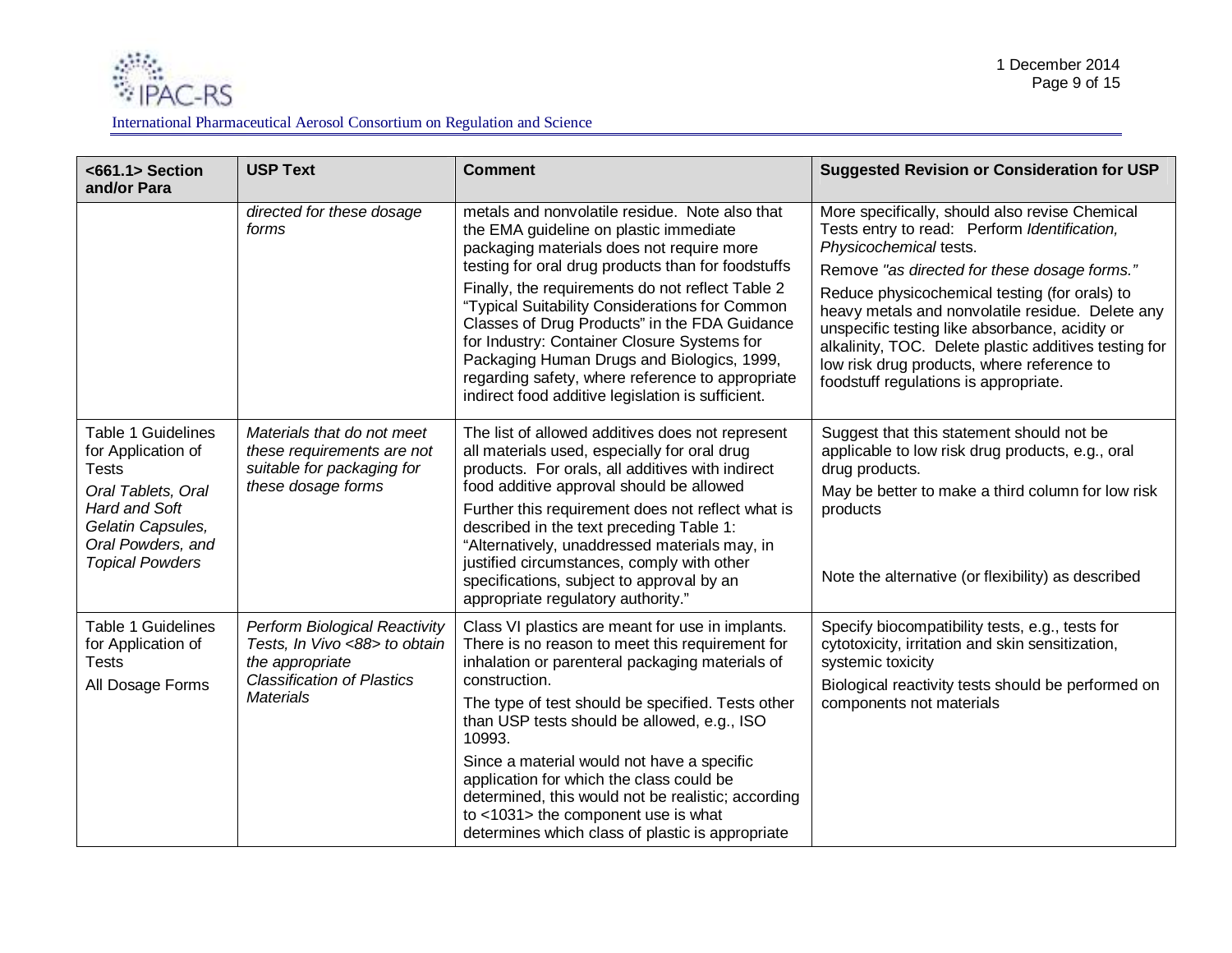

| <661.1> Section<br>and/or Para         | <b>USP Text</b>                                                                                                                                                                                        | <b>Comment</b>                                                                                                                                                                                                                                                                                                 | <b>Suggested Revision or Consideration for USP</b>                                                                                   |
|----------------------------------------|--------------------------------------------------------------------------------------------------------------------------------------------------------------------------------------------------------|----------------------------------------------------------------------------------------------------------------------------------------------------------------------------------------------------------------------------------------------------------------------------------------------------------------|--------------------------------------------------------------------------------------------------------------------------------------|
| Specifications                         | Physiochemical                                                                                                                                                                                         |                                                                                                                                                                                                                                                                                                                | Correct the spelling of "Physicochemical"<br>throughout                                                                              |
| Specifications                         | <b>Infrared bands</b>                                                                                                                                                                                  | LDPE - band at 1170 and 1375 is not typical                                                                                                                                                                                                                                                                    | Remove 1170 and 1375                                                                                                                 |
|                                        |                                                                                                                                                                                                        | Polypropylene - missing the major multiplet band<br>in the range of 2950-2835 and a strong band<br>near 1455                                                                                                                                                                                                   | Add multiplet and 1455                                                                                                               |
| Specifications                         | <b>Extractable Metals</b>                                                                                                                                                                              | Specifications need not be placed on metals that<br>are not generally of safety concern                                                                                                                                                                                                                        | Change specification for metals that are not of<br>general safety concern to "if expected, report                                    |
|                                        |                                                                                                                                                                                                        | If there are elements expected these should be<br>tested for and amounts reported; based on the<br>application the pharmaceutical manufacturer will<br>need to decide if the levels are safe                                                                                                                   | result"<br>Either a rationale for excluding As, Hg, Pb, Cd,<br>should be provided, or a test for these four<br>elements be included. |
|                                        |                                                                                                                                                                                                        | The elements listed are not in line with the ICH<br>Q3(D) draft. As example, germanium is not in the<br>scope of ICH Q3(D) draft, and it is not clear why<br>it should be tested. More importantly, however, is<br>that the 'big four' elements (As, Hg, Pb, Cd) have<br>not been included into the USP draft. |                                                                                                                                      |
| Specifications                         | PET: Titanium: Solution S3<br>contains NMT 0.4 mg/L<br>(ppm), corresponding to 0.1<br>$\mu$ g/g.                                                                                                       | The acceptance criteria in the PharmEur is 1<br>ppm.                                                                                                                                                                                                                                                           | Please harmonize criteria                                                                                                            |
| Specifications                         | PVC: Acidity or alkalinity,<br>extractable metals, additives                                                                                                                                           | There are different types of PVC, e.g. plasticized<br>and non-plasticized resulting in different<br>properties and specifications                                                                                                                                                                              | Harmonize acceptance criteria with PharmEur,<br>Consider incorporating all chapters for PVC from<br>the PharmEur                     |
| Test methods -<br>Identification - DSC | For example, a DSC<br>specification for a material<br>that is not currently listed in<br>this chapter should be<br>consistent, in language and<br>in rigor, with a DSC<br>specification for a material | This should be melt temperature -- melt index<br>implies melt flow index which is quite a different<br>test                                                                                                                                                                                                    | Change "melt index" to "melt temperature"                                                                                            |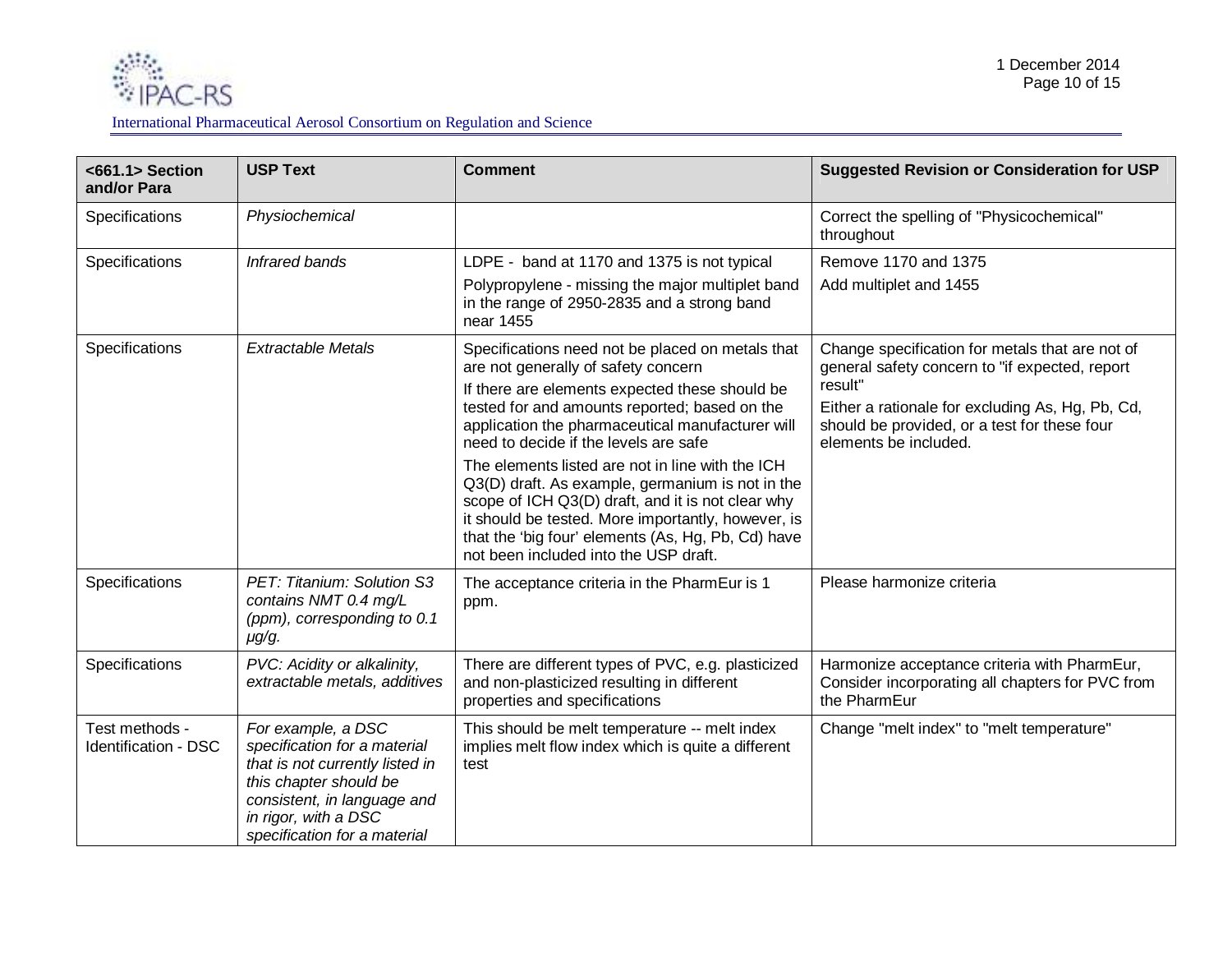

| <661.1>Section<br>and/or Para                                                                    | <b>USP Text</b>                                                                                                                                                                                                                                                                         | <b>Comment</b>                                                                                                                                                                                                       | <b>Suggested Revision or Consideration for USP</b>                                                                                                                                                                                                                                                                                                    |
|--------------------------------------------------------------------------------------------------|-----------------------------------------------------------------------------------------------------------------------------------------------------------------------------------------------------------------------------------------------------------------------------------------|----------------------------------------------------------------------------------------------------------------------------------------------------------------------------------------------------------------------|-------------------------------------------------------------------------------------------------------------------------------------------------------------------------------------------------------------------------------------------------------------------------------------------------------------------------------------------------------|
|                                                                                                  | that is listed in this chapter<br>(e.g., melt index agreement<br>between sample and<br>reference material)                                                                                                                                                                              |                                                                                                                                                                                                                      |                                                                                                                                                                                                                                                                                                                                                       |
| Test methods -<br>Identification-<br>Infared<br>Spectrophotometry                                | Refer to Spectrophotometry<br>and Light-Scattering <851>.                                                                                                                                                                                                                               |                                                                                                                                                                                                                      | Reference IR specific chapter <1854> as well                                                                                                                                                                                                                                                                                                          |
| Test methods-<br>Identification-<br>Infared<br>Spectrophotometry<br>Internal reflectance<br>mode | Before mounting the<br>specimen on the plate,<br>compress it to form a thin,<br>uniform film by exposure to<br>elevated temperatures under<br>high pressure (2000 psi or<br>more).<br>Procedure: Place the<br>mounted specimen sections<br>in the sample compartment<br>of the infrared | Please see USP <1854> for proper language -<br>this should be ATR and film formation is not<br>necessary or appropriate<br>This procedure is not consistent with modern<br>FTIR instrumentation and ATR accessories. | Remove instruction to prepare a thin film<br>Change the instruction to:<br>Place the sample on the ATR accessory so that it<br>covers the crystal, apply adequate pressure via<br>the mounting accessory to ensure good contact<br>and collect enough scans to achieve appropriate<br>signal intensity and resolution.                                |
| Test methods --<br><b>Thermal Analysis</b>                                                       |                                                                                                                                                                                                                                                                                         |                                                                                                                                                                                                                      | A general instruction regarding the heating/cooling<br>rates and ranges should be given, rather than<br>detailed instruction.<br>For example, rather than listing all the various<br>conditions, the section could recommend using<br>conditions where the standard provides the<br>response specified and this should be the same<br>for the sample. |
| Extractions                                                                                      | Table 2 - S3                                                                                                                                                                                                                                                                            | The list of metals to be tested is not consistent<br>with the specification list                                                                                                                                     | Suggest pointing to specified metals in polymer<br>specific sections                                                                                                                                                                                                                                                                                  |
| Plastic Additives -<br>polyethylene,<br>polyolefins,                                             | Reference solution B: 0.24<br>mg/mL of USP Plastic<br>Additive 03 RS and 0.24<br>mg/mL of USP Plastic                                                                                                                                                                                   | Both are additive 03                                                                                                                                                                                                 | Please clarify this                                                                                                                                                                                                                                                                                                                                   |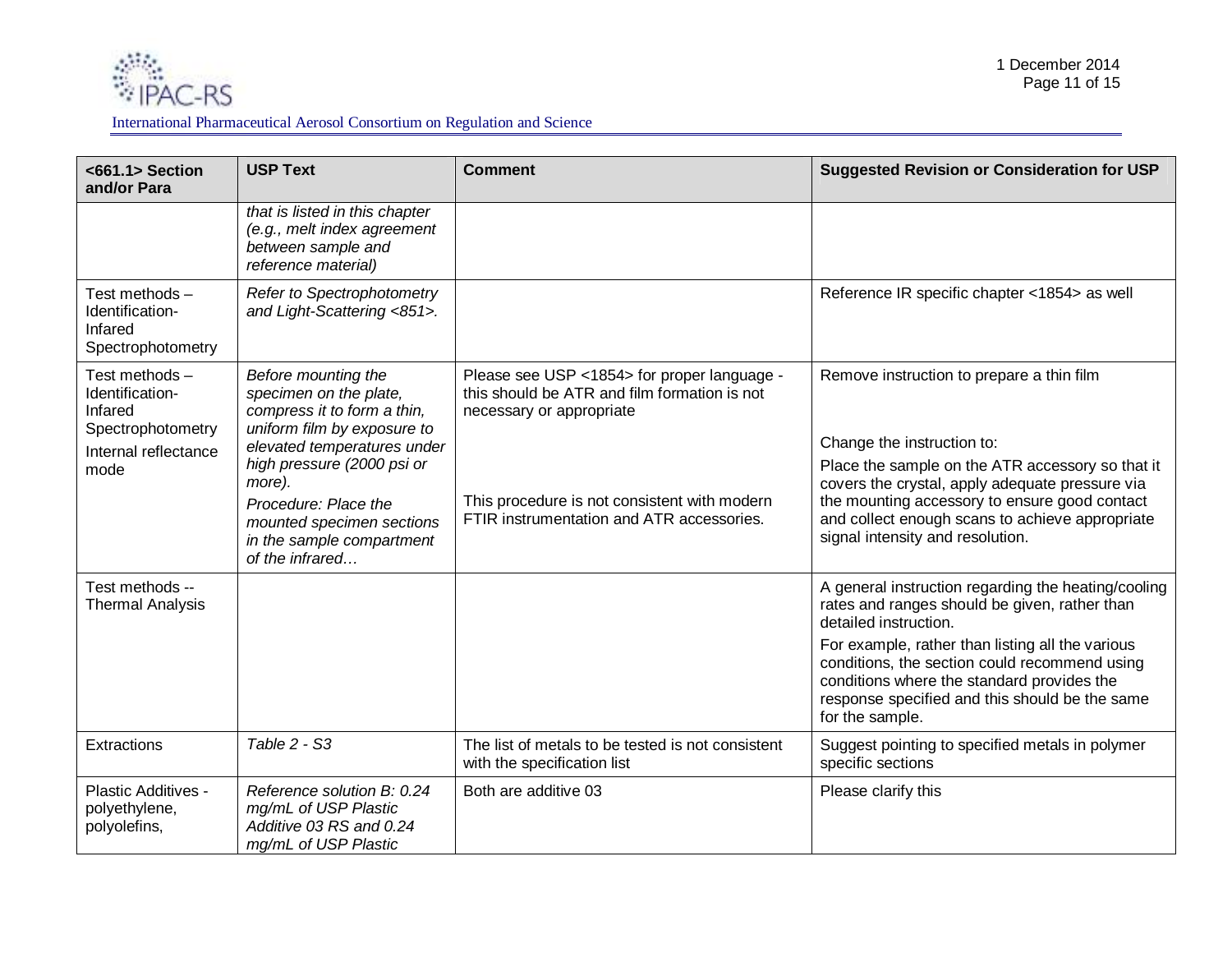

### International Pharmaceutical Aerosol Consortium on Regulation and Science

| <661.1>Section<br>and/or Para | <b>USP Text</b>                                                                                                                                                                                                | <b>Comment</b>                                                                                                                                                                                                                                                                                                                                                                                                                                                                                                                                                                                                                                              | <b>Suggested Revision or Consideration for USP</b>                                                                                                                                                                                                                                                                                                                                                                                                                                                                                                        |
|-------------------------------|----------------------------------------------------------------------------------------------------------------------------------------------------------------------------------------------------------------|-------------------------------------------------------------------------------------------------------------------------------------------------------------------------------------------------------------------------------------------------------------------------------------------------------------------------------------------------------------------------------------------------------------------------------------------------------------------------------------------------------------------------------------------------------------------------------------------------------------------------------------------------------------|-----------------------------------------------------------------------------------------------------------------------------------------------------------------------------------------------------------------------------------------------------------------------------------------------------------------------------------------------------------------------------------------------------------------------------------------------------------------------------------------------------------------------------------------------------------|
| polypropylene                 | Additive 03 RS prepared in<br>the Solvent mixture<br>Reference solution P: 6.0<br>mg/mL of USP Plastic<br>Additive 10 RS, and 6.0<br>mg/mL of USP Plastic<br>Additive 10 RS prepared in<br>methylene chloride. | Both are additive 10                                                                                                                                                                                                                                                                                                                                                                                                                                                                                                                                                                                                                                        |                                                                                                                                                                                                                                                                                                                                                                                                                                                                                                                                                           |
| Physicochemical<br>Tests      |                                                                                                                                                                                                                | These tests appear to be copied from the<br>PharmEur, and while we appreciate this effort to<br>harmonize, it is not clear what value these tests<br>have. The tests seem to be unnecessary, and<br>the information needed could be just as easily<br>addressed by controlled extraction studies or<br>supplier information.<br>The chapters in PharmEur refer to specific drug<br>products (mainly parenterals), they are not<br>appropriate for all drug products including oral.<br>Further, if a supplier provides certification that<br>the material meets requirements and is the<br>material is it claimed to be, then this should be<br>sufficient. | We understand that materials need to meet<br>specifications, but there may be ways that the<br>materials can meet specifications other than by<br>demonstrating that they meet all the proposed<br>tests in this chapter. The extraction tests<br>proposed do not provide more helpful information<br>than what can be provided from<br>suppliers/manufacturers (e.g., formulation sheets,<br>and other testing results). Suggest adding the<br>option to obtain confirmation of compliance by<br>different methods than the testing methods<br>outlined. |
| <b>Plastic Additives</b>      |                                                                                                                                                                                                                | Several tests refer to TLC and visual comparison<br>to a standard. Visual testing is difficult to<br>calibrate and standardize and TLC is difficult to<br>quantitate. Best addressed by routine<br>extractable testing (HPLC or GC). Generally, the<br>use of qualitative TLC methods are not preferred<br>or appropriate, and there should be stated clearly<br>the option to use validated, modern methods.                                                                                                                                                                                                                                               | State clearly the option to use validated, modern<br>methods such as HPLC or GC instead of or in<br>addition to TLC.                                                                                                                                                                                                                                                                                                                                                                                                                                      |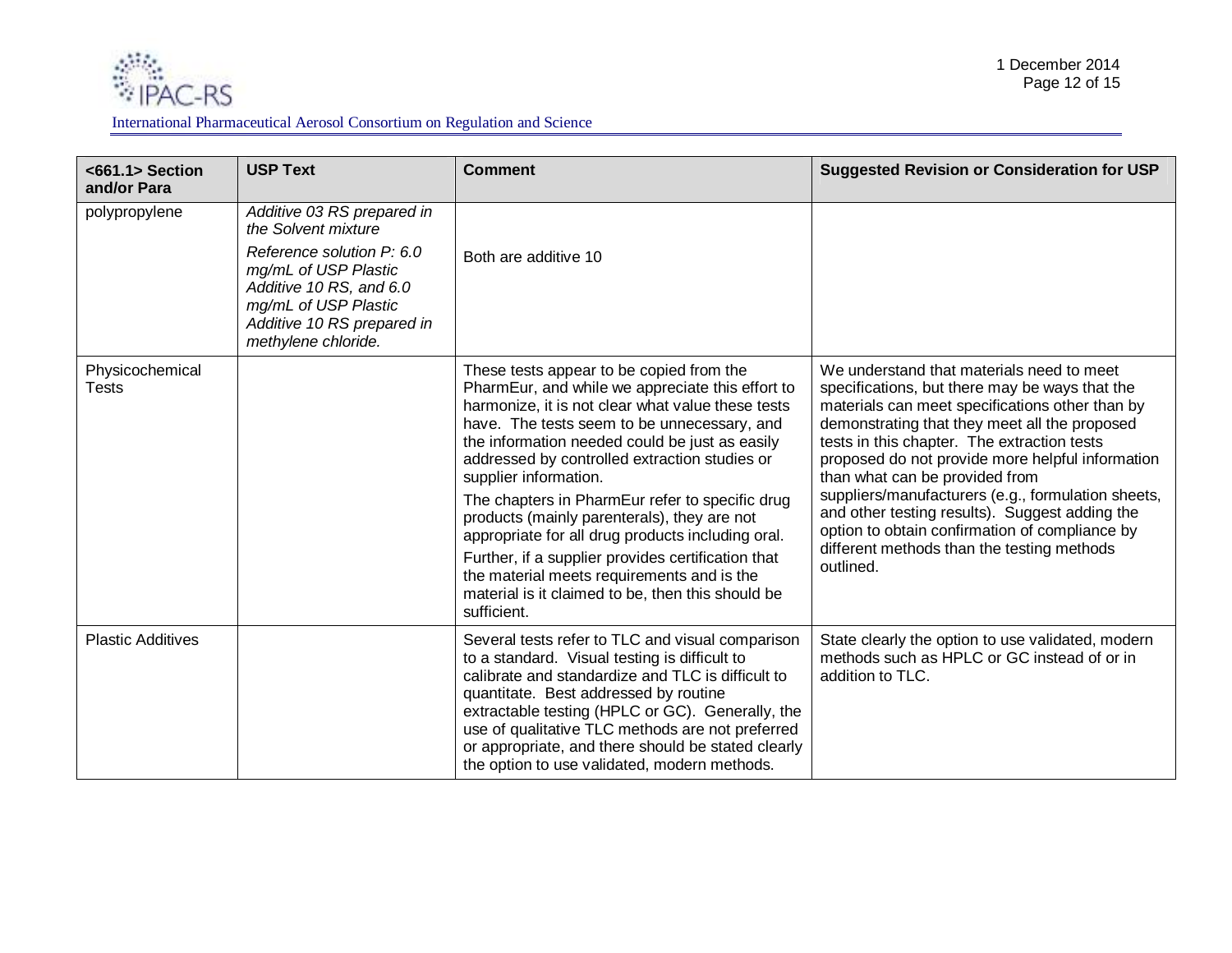## **<661.2> Plastic Packaging Systems for Pharmaceutical Use**

| <661.2><br>Section, item,<br>and/or para | <b>USP Text</b>                                                                                                                                                                                                                                                                                                         | <b>Comment</b>                                                                                                                                                                                                                                                                                                                                                                                                                                                  | <b>Suggested Revision or Consideration for USP</b>                                                                                                                                                                       |
|------------------------------------------|-------------------------------------------------------------------------------------------------------------------------------------------------------------------------------------------------------------------------------------------------------------------------------------------------------------------------|-----------------------------------------------------------------------------------------------------------------------------------------------------------------------------------------------------------------------------------------------------------------------------------------------------------------------------------------------------------------------------------------------------------------------------------------------------------------|--------------------------------------------------------------------------------------------------------------------------------------------------------------------------------------------------------------------------|
| Scope                                    | Plastic packaging systems for<br>pharmaceutical use include<br>bags, bottles, vials, cartridges,<br>dry powder and metered-dose<br>inhalers, nebulizers, prefillable<br>syringes, blisters, pouches, and<br>bottles or closures for capsules<br>and tablets.                                                            | Dry powder inhalers (DPIs) and metered dose<br>inhalers (MDIs) typically include a combination of<br>plastics, elastomers, foils, metal canisters, etc.<br>Additionally, the terms dry powder inhaler and<br>metered dose inhaler typically refer to the full<br>drug product, i.e., to use USP terms - the<br>packaging system and the pharmaceutical<br>product.                                                                                              | Remove dry powder inhalers, metered dose<br>inhalers and nebulizers and prefilled syringes from<br>this list.                                                                                                            |
|                                          |                                                                                                                                                                                                                                                                                                                         | Further, it is arguable that the MDI container<br>closure system and device (metering valve)<br>taken together consists in substantial portion of<br>non-plastic materials.                                                                                                                                                                                                                                                                                     |                                                                                                                                                                                                                          |
|                                          |                                                                                                                                                                                                                                                                                                                         | Nebulizers are devices not packaging systems;<br>specifically nebulizers are cleared via the 510(k)<br>process in the US                                                                                                                                                                                                                                                                                                                                        |                                                                                                                                                                                                                          |
|                                          |                                                                                                                                                                                                                                                                                                                         | Consideration should be given to the current<br>regulatory treatment of prefilled syringe products<br>and whether these are to be treated only as<br>packaging systems                                                                                                                                                                                                                                                                                          |                                                                                                                                                                                                                          |
| Scope                                    | A packaging system is<br>chemically suited for its intended<br>use with respect to safety if:<br>The packaging system is<br>constructed from well-<br>characterized materials that<br>have been intentionally chosen<br>for use as established by testing<br>according to Plastic Materials of<br>Construction <661.1>. | A packaging system is made of components<br>according to the definition in USP <659>. The<br>components may be intentionally chosen but the<br>materials may not be in the purview of the<br>pharmaceutical manufacturer to choose. The key<br>is that the materials meet certain requirements.<br>Requirements in <661.1> in practice will be<br>applied by pharmaceutical manufacturers to<br>primary packaging components, not materials of<br>construction. | Suggest re-wording as follows:<br>The packaging system is constructed from<br>components that meet the requirements in Plastic<br>Materials of Construction <661.1> or their safety<br>has been demonstrated adequately. |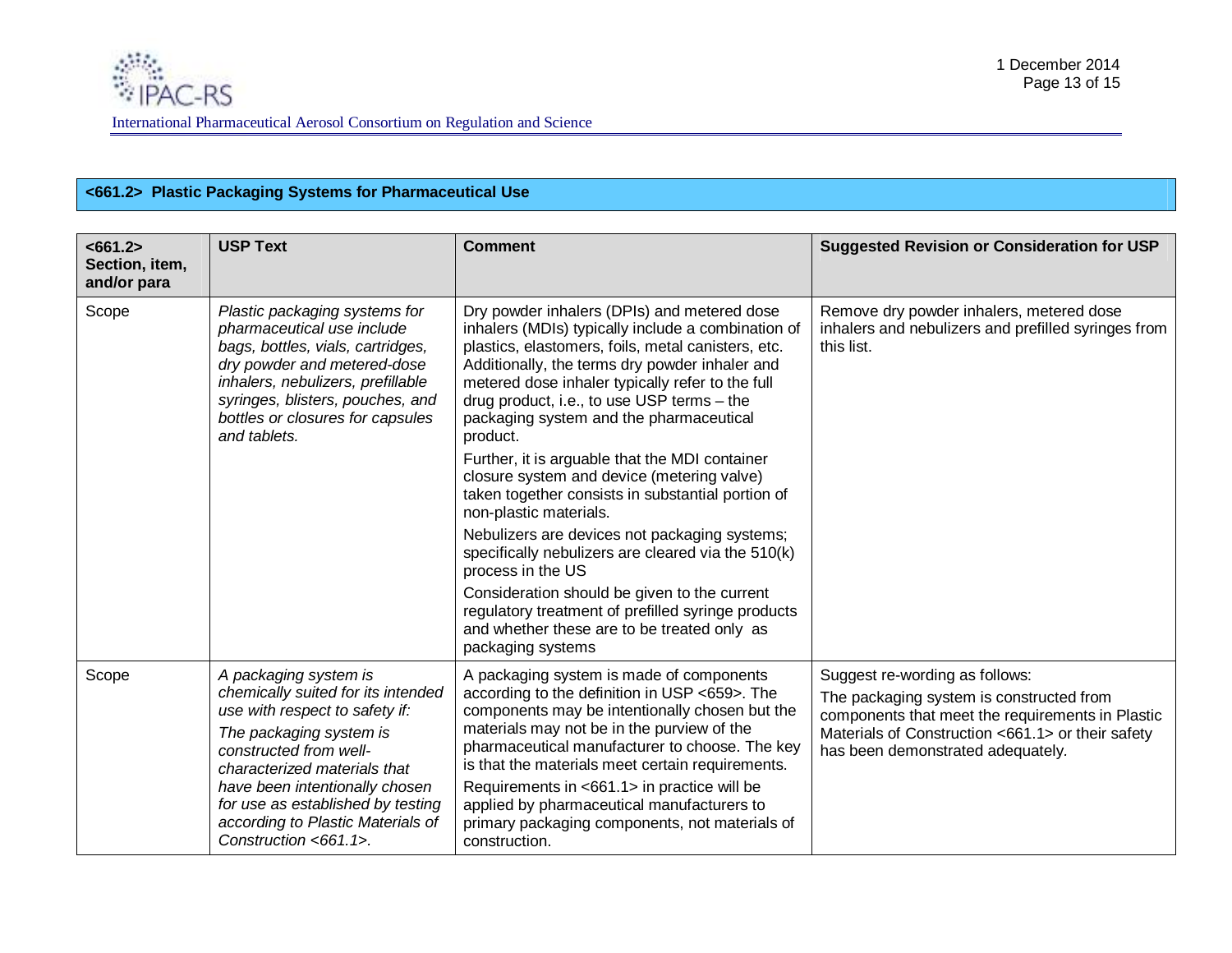

| <661.2><br>Section, item,<br>and/or para    | <b>USP Text</b>                                                                                                                                                                                                                                                                                                                                                                                                 | <b>Comment</b>                                                                                                                                                                                                                                                                                                                                                                                                                                                                                                                                                                                                                                                                                         | <b>Suggested Revision or Consideration for USP</b>                                                                                                                                                                                                                                                                                                                                                                                                                                                       |
|---------------------------------------------|-----------------------------------------------------------------------------------------------------------------------------------------------------------------------------------------------------------------------------------------------------------------------------------------------------------------------------------------------------------------------------------------------------------------|--------------------------------------------------------------------------------------------------------------------------------------------------------------------------------------------------------------------------------------------------------------------------------------------------------------------------------------------------------------------------------------------------------------------------------------------------------------------------------------------------------------------------------------------------------------------------------------------------------------------------------------------------------------------------------------------------------|----------------------------------------------------------------------------------------------------------------------------------------------------------------------------------------------------------------------------------------------------------------------------------------------------------------------------------------------------------------------------------------------------------------------------------------------------------------------------------------------------------|
| Test Methods --<br>Biological<br>reactivity | In vitro biological tests are<br>performed on the packaging<br>systems according to the test<br>procedures described in<br><b>Biological Reactivity Tests, In</b><br>Vitro 87                                                                                                                                                                                                                                   | It is unlikely that USP <87> could readily be<br>performed on an entire packaging system. In<br>cases where a packaging system contains<br>elastomers, the test is to be conducted<br>differently.<br>This does not reflect Table 2 "Typical Suitability<br>Considerations for Common Classes of Drug<br>Products" of the FDA Guidance for Industry:<br><b>Container Closure Systems for Packaging</b><br>Human Drugs and Biologics, 1999, regarding<br>safety, where reference to appropriate indirect<br>food additive legislation is sufficient.<br>Also the EMA guideline on plastic immediate<br>packaging materials does not require more<br>testing for oral drug products than for foodstuffs. | Please re-word, e.g.,<br>In vitro biological tests are performed on the<br>packaging systems or their components according<br>to the test procedures described in Biological<br>Reactivity Tests, In Vitro 87.<br>Further, such testing should not be required for<br>Topical Delivery Systems, Topical Solutions and<br>Suspensions, and Topical and Lingual Aerosols,<br>Oral Solutions and Suspensions and Topical<br>Powders, Oral Powders Oral Tablets and Oral<br>(Hard and Soft Gelatin) Capsules |
| Test Methods --<br>Biological<br>reactivity | In addition, the in vivo testing<br>described in Biological Reactivity<br>Tests, In Vivo <88> is not<br>required for packaging systems<br>used with certain dosage forms<br>(oral and topical products).<br>Packaging systems that do not<br>meet the requirements of the<br>biological reactivity tests (<87><br>and <88>, if appropriate) are not<br>suitable as packaging systems<br>for pharmaceutical use. | It is unclear what in vivo tests would be<br>performed outside of selecting a Plastic Class<br>based on USP <1031>.<br>Class VI plastics are meant for use in implants.<br>There is no reason to meet this requirement for<br>inhalation or parenterals. The type of test should<br>be specified. Tests other than USP tests should<br>be allowed, e.g., ISO 10993.                                                                                                                                                                                                                                                                                                                                    | Please clarify with respect to need for performing<br>in vivo tests outside of selecting a Plastic Class<br>based on USP <1031>.<br>Specify biocompatibility tests, e.g., tests for<br>cytotoxicity, irritation and skin sensitization,<br>systemic toxicity                                                                                                                                                                                                                                             |
| Physicochemical<br>tests                    | <b>Physiochemical Tests</b>                                                                                                                                                                                                                                                                                                                                                                                     | The use of a water extraction is not relevant for<br>an MDI or solid dosage form system. A risk<br>based approach should be taken, which is<br>appropriate to processes and product. For<br>example, if a packaging system is known to<br>contain particular additives and product is high                                                                                                                                                                                                                                                                                                                                                                                                             | Correct the spelling of "Physicochemical"<br>Risk-based language should be included that<br>incorporates concepts noted in the comment<br>column, e.g., a risk-based approach should be<br>taken, which is appropriate to processes and<br>product. For example, if a packaging system is                                                                                                                                                                                                                |